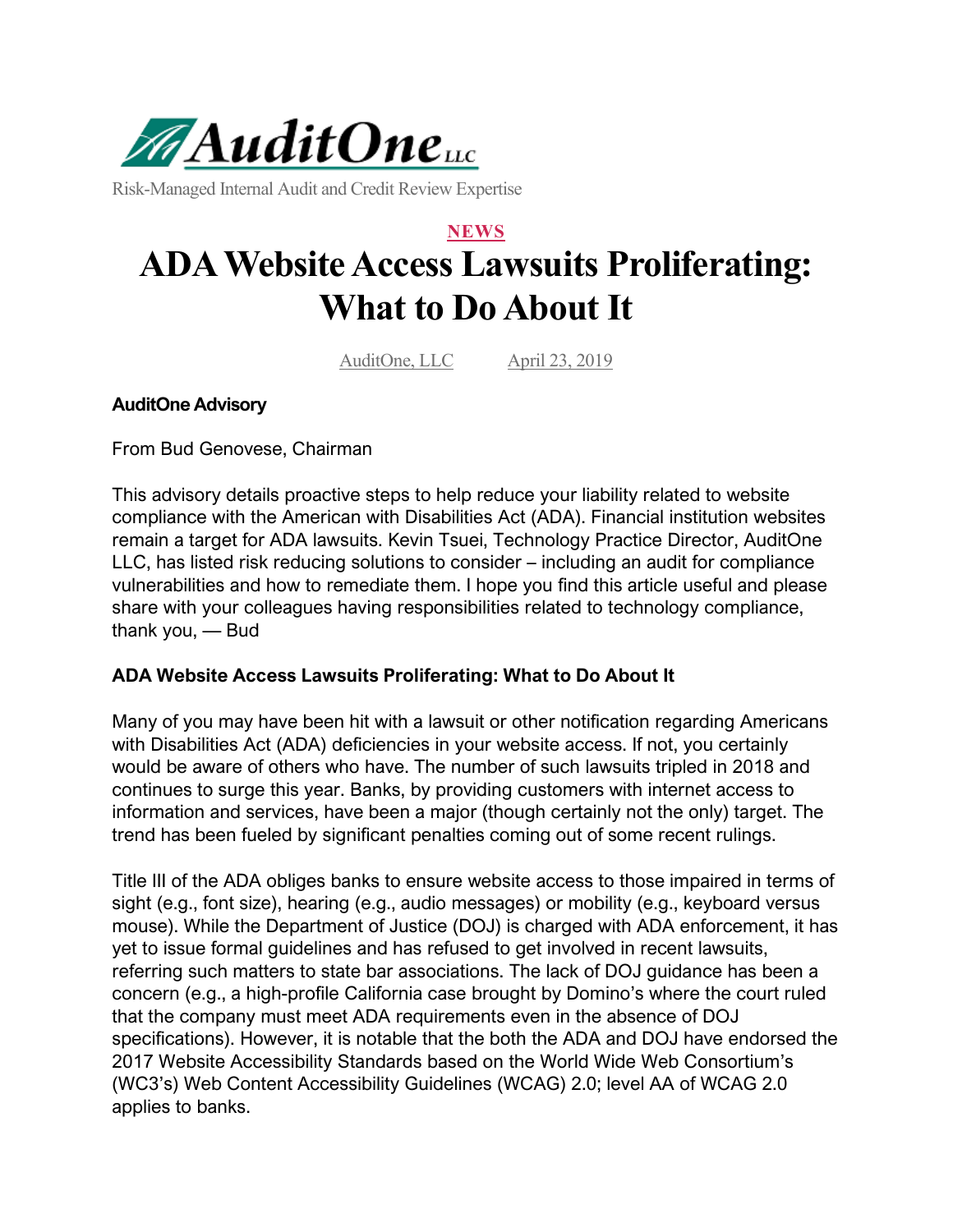So what's a banker to do? Settling may be easier in the short term, but it's not a permanent solution and can leave the bank vulnerable to further actions. Review your contracts with your core system and other online service providers, to verify their obligations as regards ADA compliance. And take action – hopefully ahead of any legal entanglements. Software is available to test for access concerns, though the subjectivity involved in such determinations means that combining software and human testing is generally recommended.

This is the approach we have taken at AuditOne, in our work with various clients to help them both assess and address accessibility issues. The first step is to establish internal processes and procedures in this area, which should include:

- 1. Ensuring that design changes and new content are not added to your website until they are made (and confirmed to be) accessible.
- 2. Establish periodic website accessibility training for in-house staff and contractors.
- 3. Conduct periodic testing to ensure that your website is/remains accessible.
- 4. Create a tracking log that includes a plan and timeframe on making your existing web content accessible.
- 5. Establish procedures to assure, among other things, a quick response from visitors who provide website accessibility feedback.

The second step is to post a website accessibility policy on your informational website, to include the following topics:

- 1. The Bank's plans or commitments to ensure your website is accessible by a screen reader – for example, by complying with WC3 WCAG 2.0 Level AA guidelines and conducting periodic testing to ensure compliance.
- 2. Invite website visitors to suggest improvements.
- 3. Add easily locatable information, such as telephone number or contact form, to report website accessibility problems or request accessible services and information.
- 4. Offer alternate ways for people with disabilities who cannot access information or services through the Bank's website – for example, an invitation to visit a local ADA-compliant branch or ATM, or to contact the Bank by telephone, e-mail or snail mail.

While it is not required by financial regulators to conduct periodic testing in this area, such testing can help enhance the Bank's controls over website accessibilities. During the review that we perform for our clients, not only do we audit the controls listed above but we also conduct both an automated compliance scan and a manual review. The key goals of these reviews are to:

1. Identify common and specific website accessibility issues on the Bank's informational website, down to the actual line of codes that are causing the